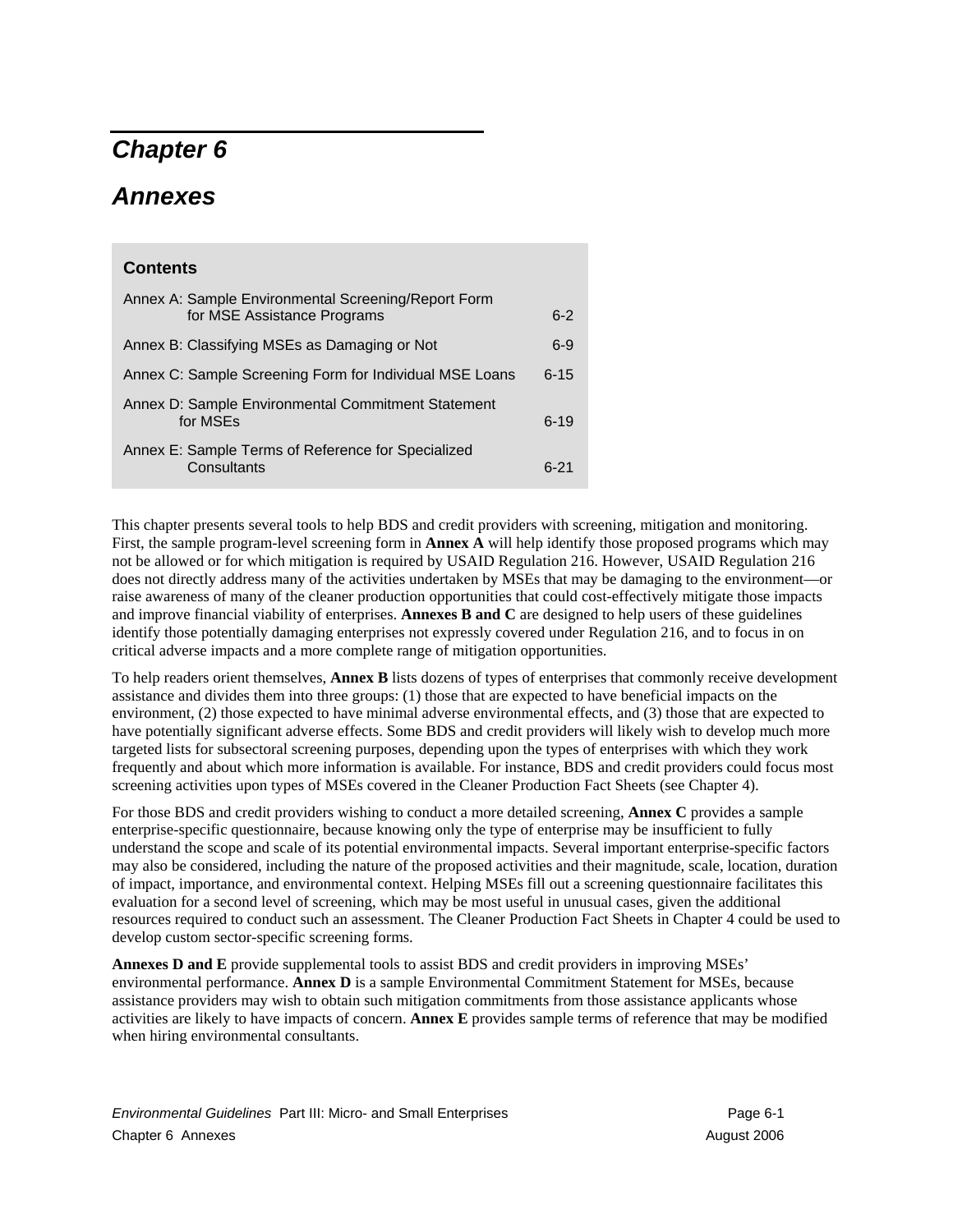## **Annex A: Sample Environmental Screening/Report Form for MSE Assistance Programs**<sup>1</sup>

This form is intended to help you quickly assess which of your proposed MSE development programs that present relatively high risks for harm to the environment and will require a formal Environmental Review under USAID regulations. This form can be used to assess program- or project-level activities or could be adapted to review enterprise-specific actions.

First, the form will help you classify the proposed activities into one of three categories:

(A) those activities that do not require a formal Environmental Review,

(B) those activities that require an Environmental Review and are likely to require some mitigation and monitoring to control adverse impacts and receive a negative determination under Regulation 216, and

(C) those activities that require an Environmental Review and are likely to invoke a positive determination under Regulation 216 and require a full environmental assessment.

For activities in Categories B and C, the form also explains the suggested format for the Environmental Review document. The Environmental Review will help you began to identify preventative, mitigating and/or monitoring measures to be taken to minimize the risk for unintended harm to the environment.

Readers are cautioned that the generic form below is illustrative. Its final contents can be refined and jointly determined among the affected partners – including USAID program officers, business development services (BDS) and credit providers, and host country agencies.

As discussed elsewhere in these guidelines, readers should also recognize that even those activities under Category A may have significant adverse environmental impacts. They may also offer excellent opportunities to encourage MSEs to recognize and implement cleaner production opportunities -- potentially sparking improved quality and profitability in these enterprises and enhancing your organization's mission. Other tools in these guidelines (e.g., Box 3.3g, and subsector-specific cleaner production fact sheets) are intended to help you address those activities.

## *Program information*

Program name:

 $\overline{a}$ 

**Type of Enterprise(s) to be supported:**<br> $\frac{1}{2}$ 

Geographic Location:

**Business Description:** Describe purpose/outputs of the enterprise and environmental impact of the business. Attach extra pages if more space is needed.

<sup>&</sup>lt;sup>1</sup> Adapted from IEE for Eritrea Program/Activity # 661-0009, Investment Objective (IO) 2: Increased Income of Enterprises, Primarily Rural, with Emphasis on Export. 1996.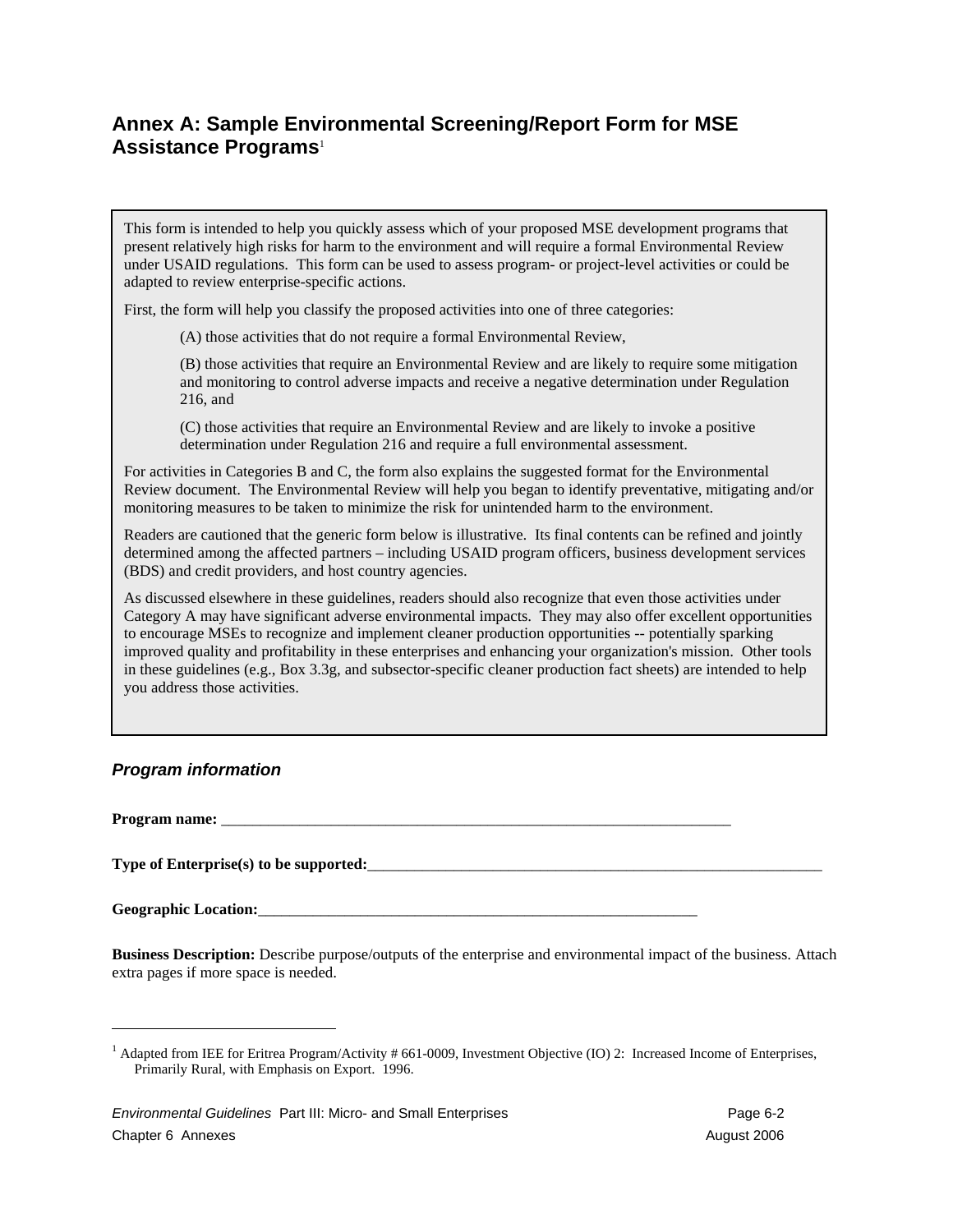**Description of Support for Enterprise(s):** Describe proposed support to be provided to the enterprise or enterprises (e.g., financing or services to be provided). Note anticipated environmental impacts of support. Attach extra pages if more space is needed.

## *Step 1. Determine Category of Request:*

Follow the checklists in this section to determine which one of the following three categories applies to the MSE activity. In considering potential adverse environmental impacts, program planners should be careful to consider collective impacts of MSEs and the potential for MSE programs to exacerbate existing environmental problems.

- **Category A: No Further Environmental Review May Be Required.** Is the request exclusively to provide technical assistance, training, institutional strengthening, or research, education, studies or other information analysis, awareness-building or dissemination activities *with no foreseeable negative impact on the biophysical environment*? This probably qualifies as a Category A activity—no further environmental review or action may be necessary. Complete form to establish this circumstance.
- **Category B: An Environmental Review Report Is Needed.** Does the request include funds or technology transfer to support any physical natural resource management activities, or any community and rural development services, infrastructure, public facilities or road rehabilitation? Does it involve development of income-generating or resource management systems, or certain kinds of applied ecological or natural resources research? If so, it will likely require an Environmental Review of the kind described in Step 4 of this form. Determine which Category the request falls under, to establish the type of environmental review that may be required.
- **Category C: Significant Environmental Impacts Likely; Environmental Review Required, and Environmental Assessment Likely to Be Required.** Is the activity one that normally requires an environmental assessment, as defined by USAID Regulation 216?

#### **Category A—No Formal Environmental Review Needed:**

If you answer "yes" to any of the following questions, this assistance request will probably not require a formal Environmental Review. However, it is recommended that you proceed to review of the Category B and C checklists, to ensure entire assistance request qualifies for Category A. Then proceed to Step 2.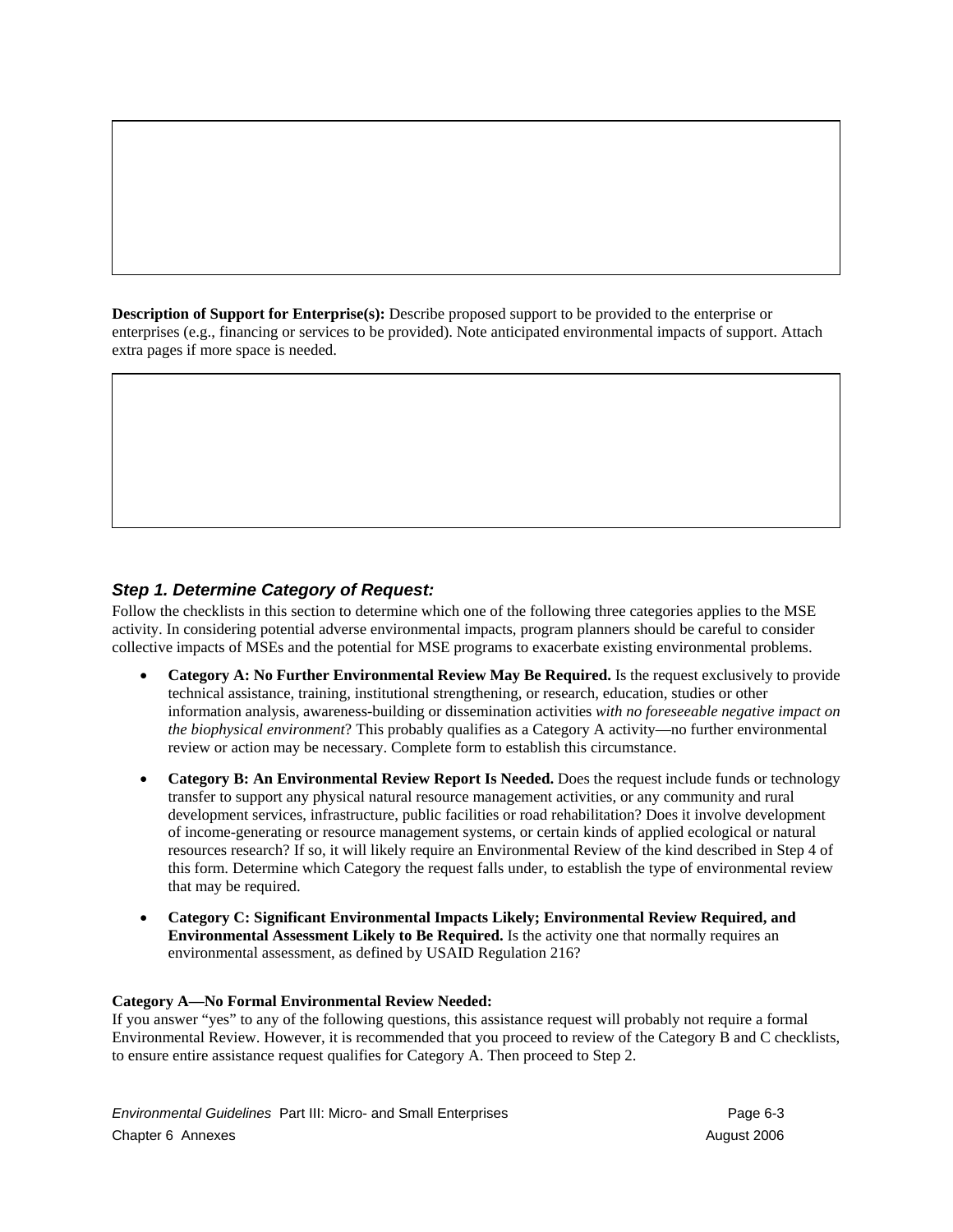| Does the assistance request ONLY involve (yes, no, $N/A$ ):                                                                                                                                                                                                                                     |
|-------------------------------------------------------------------------------------------------------------------------------------------------------------------------------------------------------------------------------------------------------------------------------------------------|
| Provision of education, technical assistance, or training. Does not qualify for "Category A" if such<br>programs include activities directly affecting the environment.                                                                                                                         |
| Support for intermediate credit arrangements (only when no significant biophysical environmental<br>impact can reasonably be expected).                                                                                                                                                         |
| Community awareness initiatives.                                                                                                                                                                                                                                                                |
| Controlled experimentation exclusively for the purpose of research and field evaluation confined to<br>small areas (normally under 4 ha., i.e., 10 acres) and carefully monitored (when no protected or<br>other sensitive environmental areas could be affected).                              |
| Technical studies and analyses and other information generation activities not involving intrusive<br>sampling of endangered species or critical habitats.                                                                                                                                      |
| Document or information transfers.                                                                                                                                                                                                                                                              |
| Nutrition, health care or family planning. Such programs do <i>not</i> qualify for "Category A" if (a)<br>some included activities could directly affect the environment (construction, water supply systems,<br>etc.) or (b) biohazardous (esp. HIV/AIDS) waste is handled or blood is tested. |
| Rehabilitation of water points for domestic household use, shallow, hand-dug wells or small water<br>storage devices (when no protected or other sensitive environmental areas could be affected).                                                                                              |
| Construction or repair of facilities if total surface area to be disturbed is under 10,000 sq. ft.<br>(approx. 1,000 sq. m.) (and when no protected or other sensitive environmental areas could be<br>affected).                                                                               |
| Studies or programs intended to develop the capability of recipients to engage in development<br>planning. Do not mark "yes" if these involve activities directly affecting the environment.                                                                                                    |

#### **Category B: Adverse Environmental Iimpacts Possible, Environmental Review Required (Specific Conditions, Including Monitoring, May Be Applied):**

*Note*: The Environmental Review (Step 4 below) must address why there will be no potential adverse impacts on protected areas, endangered or threatened species or their critical habitat; or relatively undegraded forest. I.e., justify your conclusion that the proposed Category B activities do not belong in Category C. Even for activities designed to protect or restore natural resources, the potential for environmental harm exists (e.g., re-introduction of species, controlled burning, fencing, wildlife water points, spontaneous human population shifts in response to loan or technical support activities undertaken, etc.). *If you do not find an exact match listed here for the activity you are undertaking, and it is not in Category A or C, then use the last item in Category B to describe the activity and treat it as Category B for purposes of environmental review.*

#### *Does the loan involve (yes, no, N/A)***:**

- \_\_\_\_\_\_Small-scale activities in agriculture, natural resources management, sanitation, etc. (list and scale to be defined mutually among the appropriate partners, whether donor or host country agencies).
- \_\_\_\_\_\_Controlled experimentation exclusively for the purpose of research and field evaluation (areas of 4 ha. or more*,* i.e., 10 acres) and carefully monitored, when neither protected or other sensitive environmental areas could be adversely affected, nor threatened and endangered species and their habitat jeopardized.
- Small-scale construction or rehabilitation of facilities or structures in which the surface area to be disturbed exceeds 10,000 sq. ft and funding level is not in excess of \$200,000 and where no protected or other sensitive environmental areas could be affected.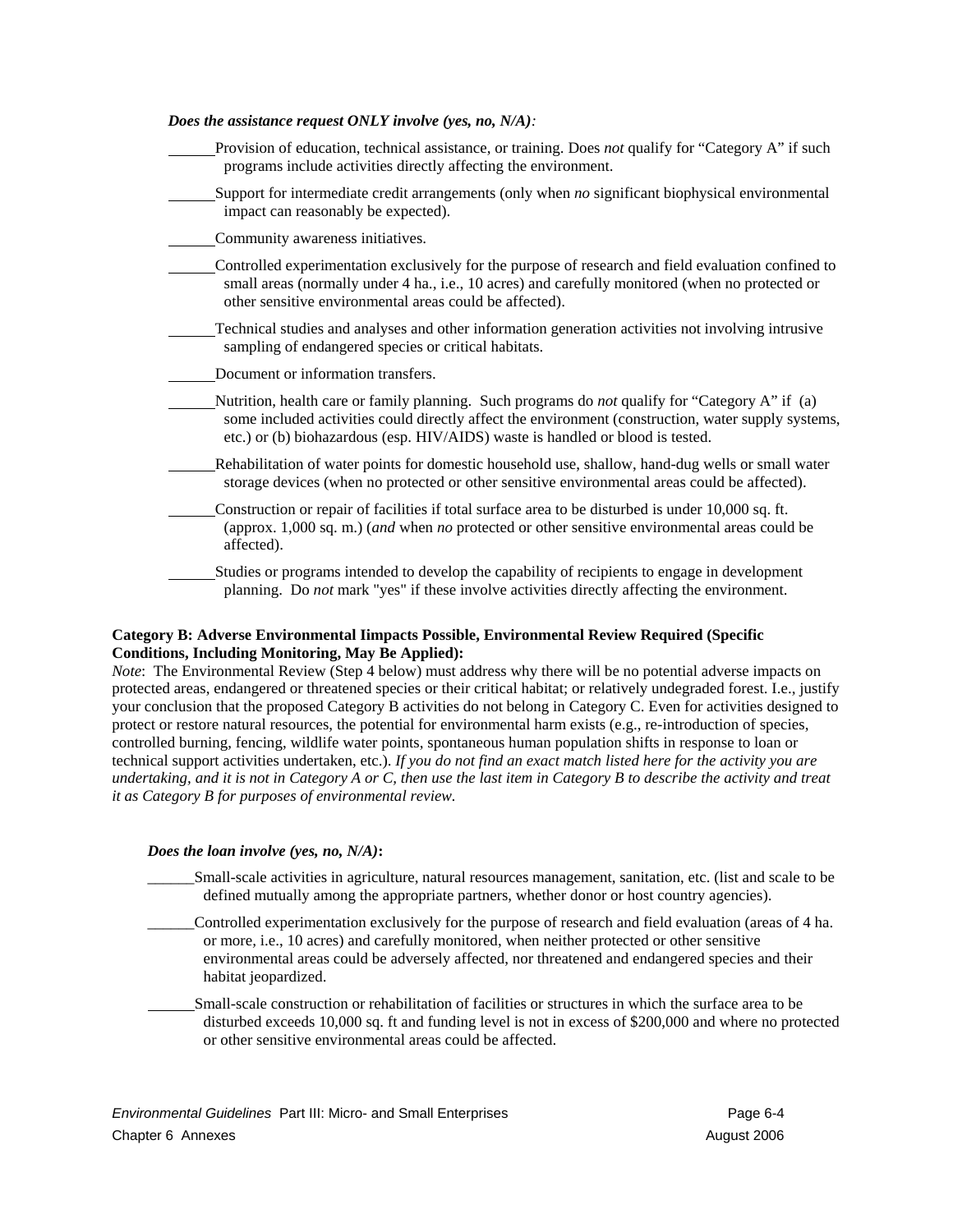| Minor construction or rehabilitation of rural roads of less than 10 km in length (with no change in<br>alignment or right of way), with ecologically sensitive areas at least 100 m away from the road and<br>not affected by construction or changes in drainage; likewise, no protected areas or relatively<br>undegraded forest should be within 5 km of the road. |
|-----------------------------------------------------------------------------------------------------------------------------------------------------------------------------------------------------------------------------------------------------------------------------------------------------------------------------------------------------------------------|
| Nutrition, health care or family planning, if (a) some included activities could directly affect the<br>environment (construction, water supply systems, etc.) or (b) biohazardous (esp. HIV/AIDS) waste is<br>handled or blood is tested.                                                                                                                            |
| Construction or rehabilitation of small-scale water points or water storage devices for domestic or non-<br>domestic use, not covered in Category A, when neither protected or other sensitive, environmental<br>areas could be adversely affected nor endangered and threatened species jeopardized.                                                                 |
| Quantity imports of commodities such as fertilizers.                                                                                                                                                                                                                                                                                                                  |
| Technical studies and analyses and other information generation activities that could involve intrusive<br>sampling, including aerial surveys, of endangered species or critical habitats.                                                                                                                                                                            |
| Small-scale use of USEPA-registered least-toxic general-use pesticides, limited to supervised use by<br>farmers, demonstration, training and education, or emergency assistance. Environmental review must<br>be carried out consistent with USAID Pesticide Procedures as required in Reg. 16 [22 CFR<br>$216.3(b)(1)$ .                                             |
| Other activities not in Category A or Category C. These may include many sorts of small-scale<br>manufacturing.                                                                                                                                                                                                                                                       |

#### **Category C: Significant Environmental Impacts Likely. Environmental Review Required, and Environmental Assessment Likely to Be Required:**

The below Category C activities are consistent with USAID criteria for activities that normally require an Environmental Assessment, as defined by USAID's Regulation 216. It is recognized that some of these categories are ambiguous. Mark "yes" if they apply, and show in the Environmental Review (Step 4) the extent and magnitude of activities and their impacts, so that USAID and its partners can determine if an EA is necessary or not.

#### *Does the assistance request involve (yes, no, N/A):*

| Light industrial plant production or processing (e.g., sawmill operation, agro-industrial processing<br><i>of forestry products</i> )                                                                                                  |
|----------------------------------------------------------------------------------------------------------------------------------------------------------------------------------------------------------------------------------------|
| River basin or new lands development                                                                                                                                                                                                   |
| Planned resettlement of human populations                                                                                                                                                                                              |
| Penetration road building, or rehabilitation of roads (primary, secondary, some tertiary) over 10 km<br>length, and any roads which may pass through or near relatively undegraded forest lands or other<br>sensitive ecological areas |
| Substantial piped water supply and sewerage construction                                                                                                                                                                               |
| Major borehole or water point construction                                                                                                                                                                                             |
| Large-scale irrigation                                                                                                                                                                                                                 |
| Water management structures such as dams and impoundments                                                                                                                                                                              |
| Drainage of wetlands or other permanently flooded areas                                                                                                                                                                                |
| Large-scale agricultural mechanization                                                                                                                                                                                                 |
| Agricultural land leveling                                                                                                                                                                                                             |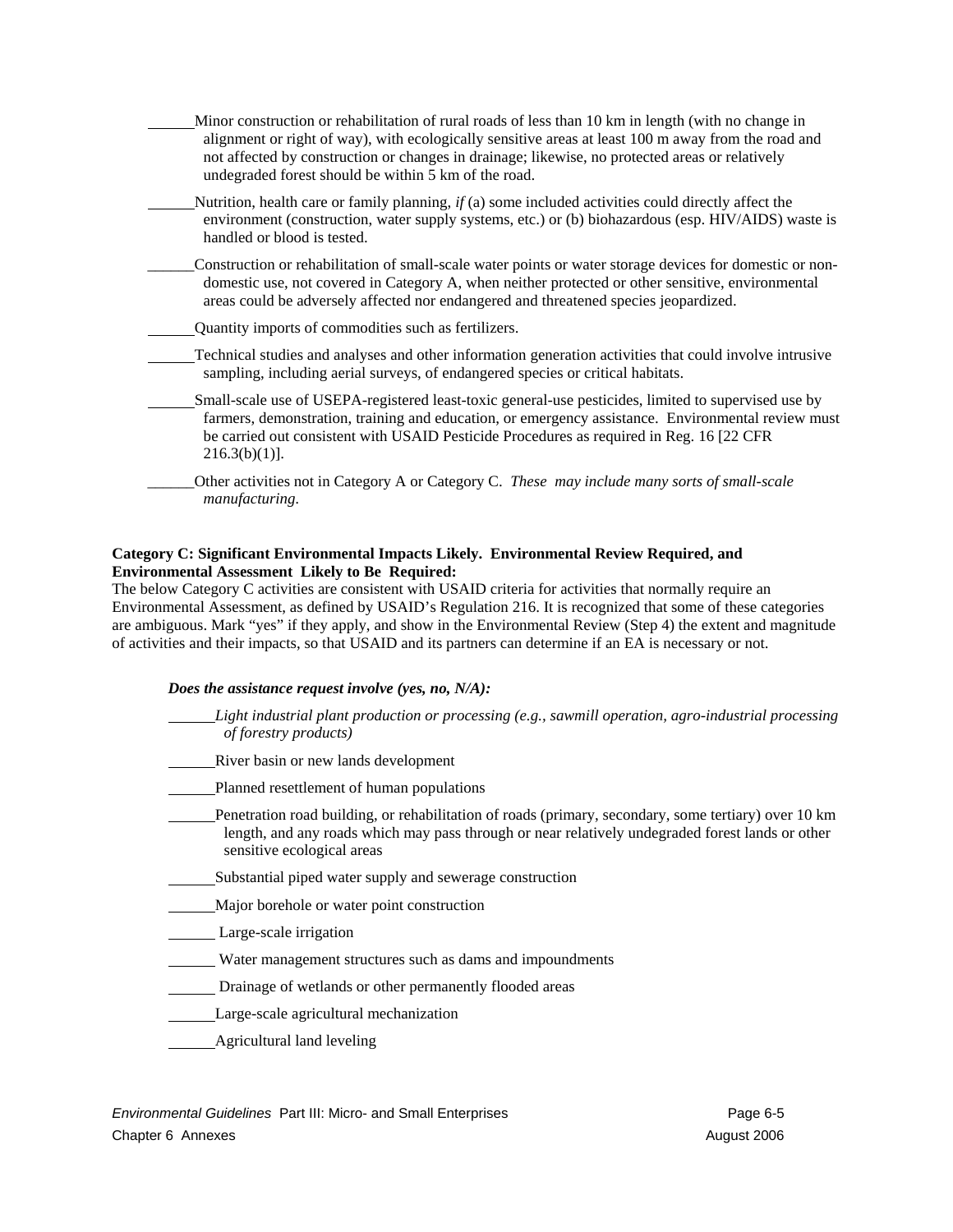| Procurement or use of <b>restricted use</b> pesticides, or wide-area application in non-emergency<br>conditions under non-supervised conditions |
|-------------------------------------------------------------------------------------------------------------------------------------------------|
| Potential to significantly degrade protected areas, such as introduction of exotic plants or animals                                            |
| Potential to jeopardize threatened & endangered species or adversely modify their habitat (esp.<br>wetlands, tropical forests)                  |

### *Step 2. Summarize and Itemize Activites:*

List ALL activities in the category A, B and C checklists to which to which YES was answered.

| Category | <b>Funding</b> | <b>Activity/Sub-Activity</b> |
|----------|----------------|------------------------------|
|          |                |                              |
|          |                |                              |
|          |                |                              |
|          |                |                              |
|          |                |                              |

(expand this table as required)

### *Step 3. Determine Need to Prepare Environmental Review.*

- If all activities are in Category A, sign and date the form. Your development project does not require a formal Environmental Review under Regulation 216.
- For any activities in Category B and C, prepare an Environmental Review Report assessing all of these activities' impacts. For all Category B and C activities, proceed to Step 4 to prepare Environmental Review.
- Note that if USAID confirms the Category C determination, further documentation will be required.

### *Step 4. Prepare Environmental Review*

Environmental reviews must be prepared for all Category B and C Activities.

**Suggested Format for Environmental Review:** The Environmental Review should be about 3–5 pages long (more if required) and consist of following sections:

1. **Background, Rationale and Outputs/Results Expected** Summarize and cross-reference proposal if this review is contained therein.

#### 2. **Activity Description**

Succinctly describe location, siting, surroundings (include a map, even a sketch map). Provide both quantitative and qualitative information about actions needed during construction, how intervention will operate and any ancillary development activities that are required to build or operate the primary activity (e.g., road to a facility, need to quarry or excavate borrow material, need to lay utility pipes to connect with energy, water source or disposal point or any other activity needed to accomplish the primary one but in a different location). If various alternatives have been considered and rejected because the proposed activity is considered more environmentally sound, explain these.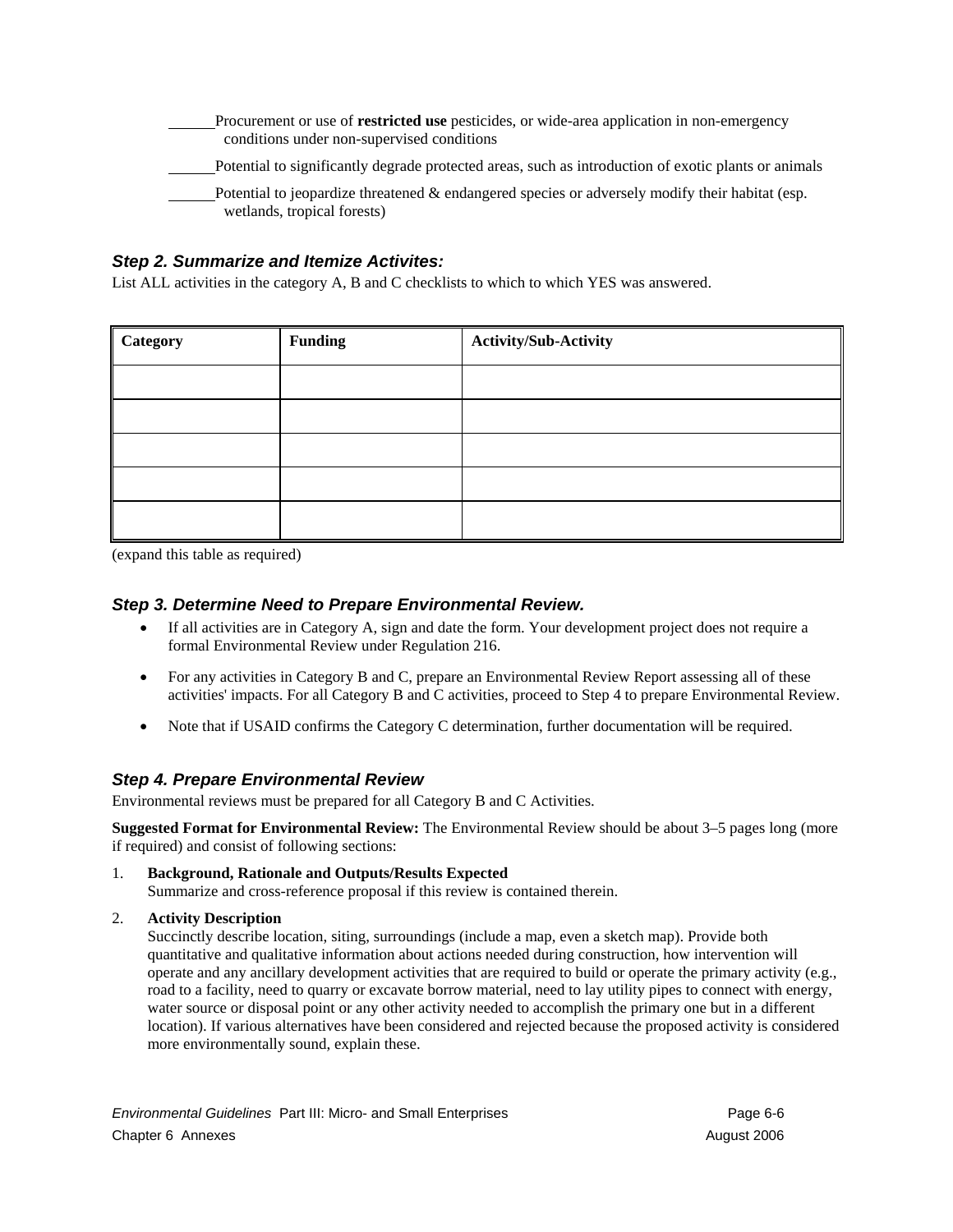#### 3. **Environmental Situation**

Affected environment, including essential baseline information available for all affected locations and sites, both primary and ancillary activities.

#### 4. **Evaluation of Activities and Issues with Respect to Environmental Impact Potential**.

Include impacts that could occur before construction starts, during construction and during operation, as well as any problems that might arise with restoring or reusing the site, if the facility or activity were completed or ceased to exist. Explain direct, indirect, induced and cumulative effects on various components of the environment (e.g., air, water, geology, soils, vegetation, wildlife, aquatic resources, historic, archaeological or other cultural resources, people and their communities, land use, traffic, waste disposal, water supply, energy, etc.). Indicate beneficial impacts and how the natural resources base will be sustainably improved.

#### 5. **Environmental Mitigation Actions (including monitoring and evaluation**

 For example, indicate means taken to avoid, reduce or compensate for impacts, such as restoration of borrow or quarry areas, replanting of vegetation, compensation for any relocation of homes and residents. Indicate how mitigative measures will be monitored to ensure that they accomplish their intended result or what monitoring might be needed for impacts about which there is uncertainty. Provide specifics on who will be responsible for mitigation and monitoring.

#### 6. **Other Information** (as appropriate)

Where possible, include photos of the site and surroundings; list the names of any reference materials or individuals consulted.

**Note:** Specific plans for monitoring of key environmental indicators and mitigation of impacts during activity implementation are especially important; these must be addressed in the review. Information on monitoring results and mitigation of impacts are to be included in all progress reports. The review should also assess the degree to which the activity or activities are part of an integrated natural resource planning and management framework framework that considers the appropriate use of multiple resources.

| Drafted by:  | Date: |
|--------------|-------|
|              |       |
| Reviewed by: | Date: |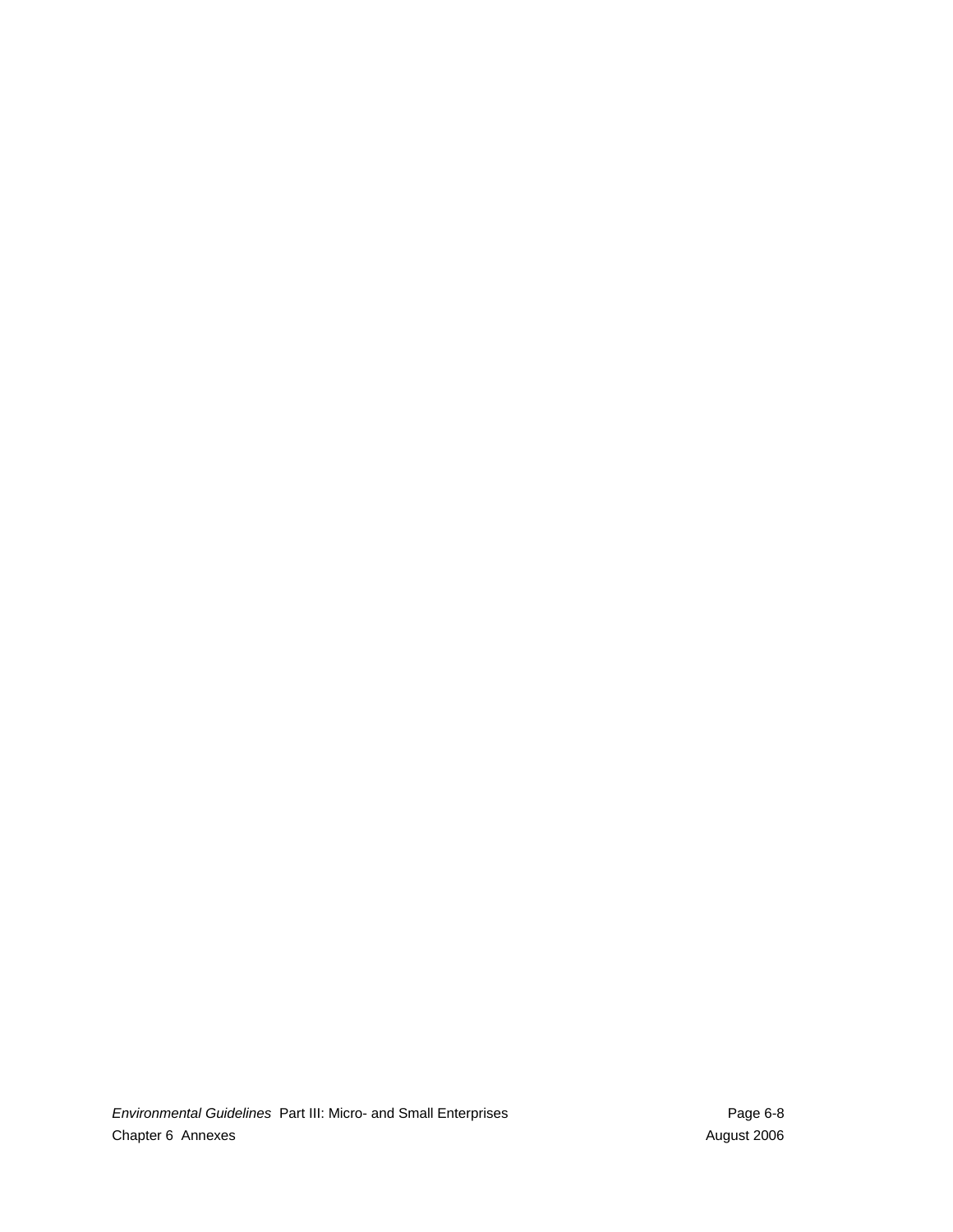## **Annex B: Classifying MSEs as Damaging or Not<sup>2</sup>**

This annex presents a simple scheme for identifying sectors with potentially adverse impacts. Such a scheme could be quite valuable in allowing field staff to readily identify MSE activities that require review by a more expert staff member, without having to become environmental experts themselves. For instance, field staff might be asked to consult this list before providing support to any MSE, and referring high-risk MSEs to qualified environmental staff for specialized support that complies with USAID regulations.

This annex may not be exhaustive and is intended to familiarize readers with the kinds of MSEs that may be likely to create adverse environmental impacts. In practice, PVOs may wish to have a customized list. The final criteria for classification should be refined and jointly determined among the affected partners including USAID program officers, Business Development Services (BDS) and credit providers, technical experts and host country agencies.

## *MSE Classification Scheme*

In MSE assistance programs, it is recommended that MSEs receiving services or credit be classified as follows with respect to their environmental impact:

| Group I   | Activities designed to have beneficial impacts on the environment (Note that such<br>activities can have adverse impacts if poorly designed) |
|-----------|----------------------------------------------------------------------------------------------------------------------------------------------|
| Group II  | Activities that typically have no, or limited, adverse effects.                                                                              |
| Group III | Activities expected to have potential adverse environmental impacts.                                                                         |

#### **Group I: MSEs Designed to Have Beneficial Impacts on Environment (Can Have Adverse Impacts)**

- Environmental and natural resource protection institutions
- Environmental education services
- Fish hatcheries of native species for repopulation of public watercourses
- Green (environmentally friendly) businesses
- Management of microwatersheds
- Nurseries and reforestation with native species
- Professional environmental and ecological services (waste collection, urban beautification)
- Protection of historical monuments
- Protection of public areas

 $\overline{\phantom{a}}$ 

- Public libraries, museums, botanical gardens
- Raising of endangered species

<sup>&</sup>lt;sup>2</sup> Quoted/Adapted From Inter-American Development Bank (IADB) 1997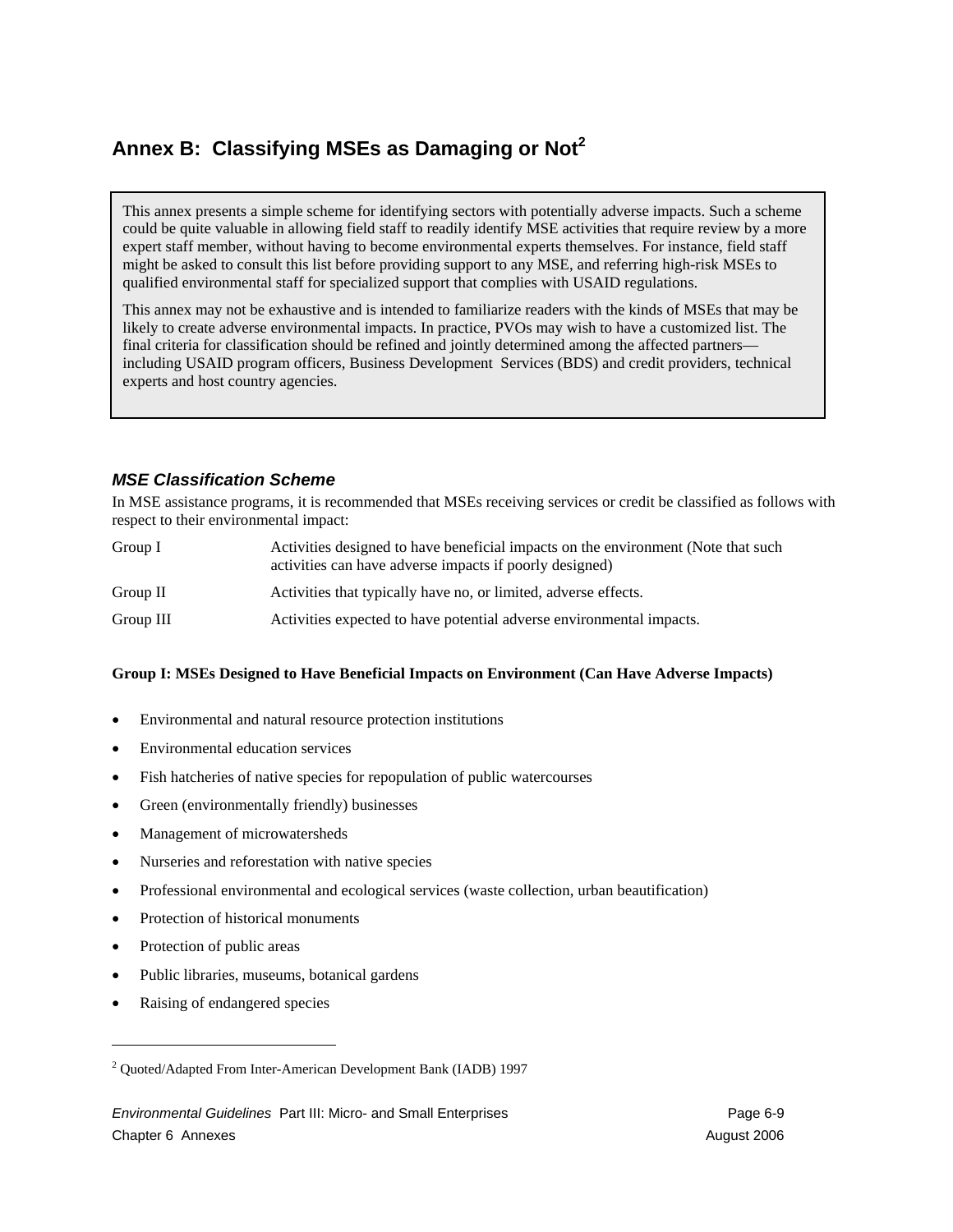- Sanitary and similar service activities
- Surveillance of national parks and reserves

#### **Group II: MSEs Expected to Have Minimal Adverse Environmental Effects**

- Authors, composers and artists
- Barber and beauty shops
- **Communications**
- Domestic services
- Exhibition of films and video tapes
- Public instruction
- Radio and television broadcasting
- Repair of footwear and leather articles
- Retail trade
- Sale of foods and beverages
- Sale of furniture and other household articles
- Sale of hardware and electrical appliances
- Sale of machinery for maintenance, industry, etc.
- Sale of textiles and clothing
- Services for companies
- Stores and shops
- Theatrical productions
- Watch, clock and jewelry repair

#### **Group III. MSEs Expected to Have Potential Adverse Environmental Impacts**

- Agricultural machinery and equipment manufacturing
- Agricultural production (see *Small-Scale Guidelines* on agricultural production)
- Animal feed manufacturing
- Bakery products manufacturing
- Batteries manufacturing and repairing
- Candles, matches manufacturing
- Canning of fruits
- Carpets and rugs manufacturing
- Cement, lime and plaster manufacturing
- Chemical products manufacturing

*Environmental Guidelines Part III: Micro- and Small Enterprises* enterprises Page 6-10 Chapter 6 Annexes August 2006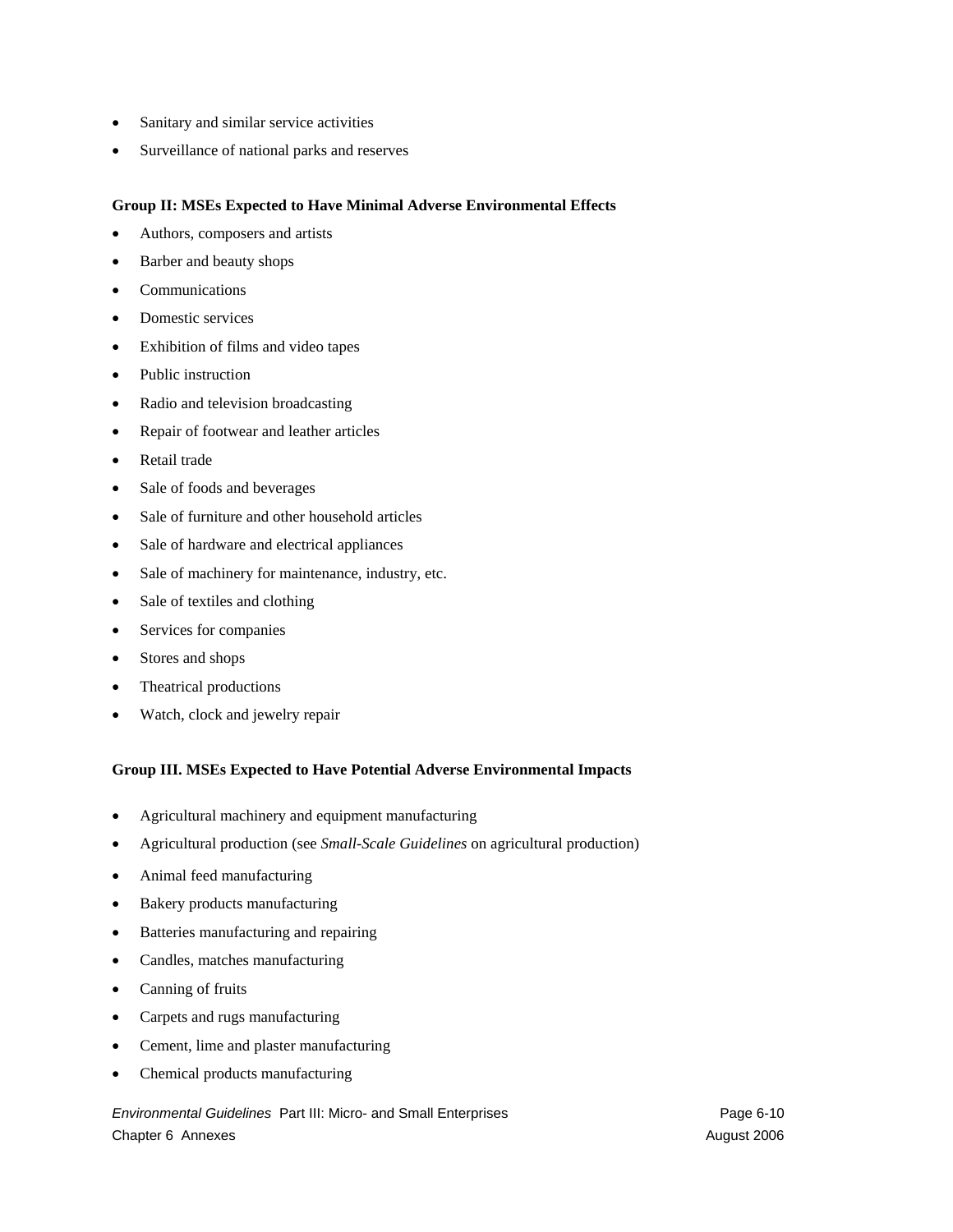- Chocolate and sugar confectionery manufacturing
- Clay, china, porcelain objects manufacturing
- **Construction**
- Containers and boxes of paper and paperboard manufacturing
- Cordage manufacturing
- Cutlery and general hardware manufacturing
- Dairy products manufacturing
- Distilling and rectifying of spirits
- Drugs and medicines manufacturing
- Electric equipment manufacturing
- Electrical appliances manufacturing
- Electrical repair shops
- Engines and turbines manufacturing
- Fertilizers and pesticides manufacturing
- Fishing
- Footwear, except rubber footwear manufacturing
- Fur dressing and dying
- Furniture and fixtures, except of metal manufacturing
- Furniture and fixtures primarily of metal manufacturing
- Gas manufacturing and distribution
- Glass and glass products manufacturing
- Grain mill products manufacturing
- Hunting, trapping, repopulation
- Industrial chemicals, except fertilizers manufacturing
- Industrial machinery and equipment, except woodworking machinery manufacturing
- Iron and steel basic industries
- Jewelry and related articles manufacturing
- Knitted fabrics manufacturing
- Leather products, except footwear manufacturing
- Livestock farming (not covered by these guidelines)
- Machinery and equipment except electrical
- Manufacturing industries
- Medical, dental, paramedical, and veterinary services
- Metal and woodworking machinery manufacturing

*Environmental Guidelines Part III: Micro- and Small Enterprises* enterprises Page 6-11 Chapter 6 Annexes August 2006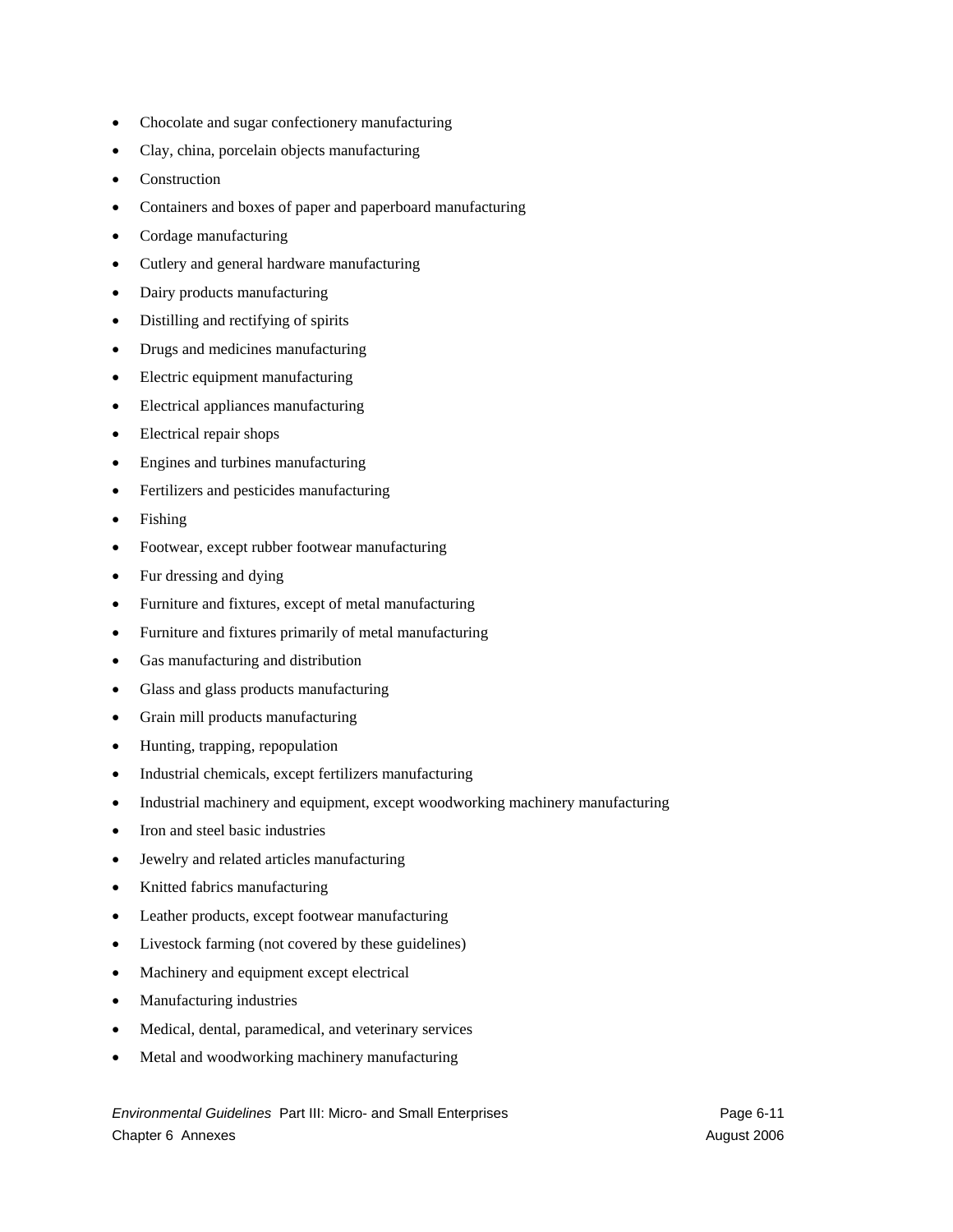- Metal products manufacturing
- Motorcycles and bicycles manufacturing
- Musical instruments manufacturing
- Nonferrous metal basic industries
- Nonmetallic mineral products manufacturing
- Other repair shops
- Other textiles manufacturing
- Paints, varnishes and lacquers manufacturing
- Paper and paperboard articles manufacturing
- **Pharmacies**
- Photographic and optical goods manufacturing
- Photographic studios, commercial photography
- Plastic footwear manufacturing
- Plastic products manufacturing
- Printing, publishing and allied industries
- Products of petroleum and coal manufacturing
- Pulp, paper and paperboard manufacturing
- Radio, television and communications equipment manufacturing
- Repair of motor vehicle, motorcycles, bicycles
- Resins and plastics materials, except glass manufacturing
- Restaurants, cafes, and other eating and drinking places
- Rubber products manufacturing
- Sale of industrial minerals, metals, chemicals
- Sale of raw agricultural materials
- Sawmills, planing and others
- Scientific research institutions
- Ship building and repairing
- Slaughtering and preparing meat
- Soap, perfumes and cosmetics manufacturing
- Soft drinks manufacturing
- Sports goods manufacturing
- Storage and warehousing
- Straw hats manufacturing
- Structural clay products manufacturing

*Environmental Guidelines Part III: Micro- and Small Enterprises* enterprises Page 6-12 Chapter 6 Annexes August 2006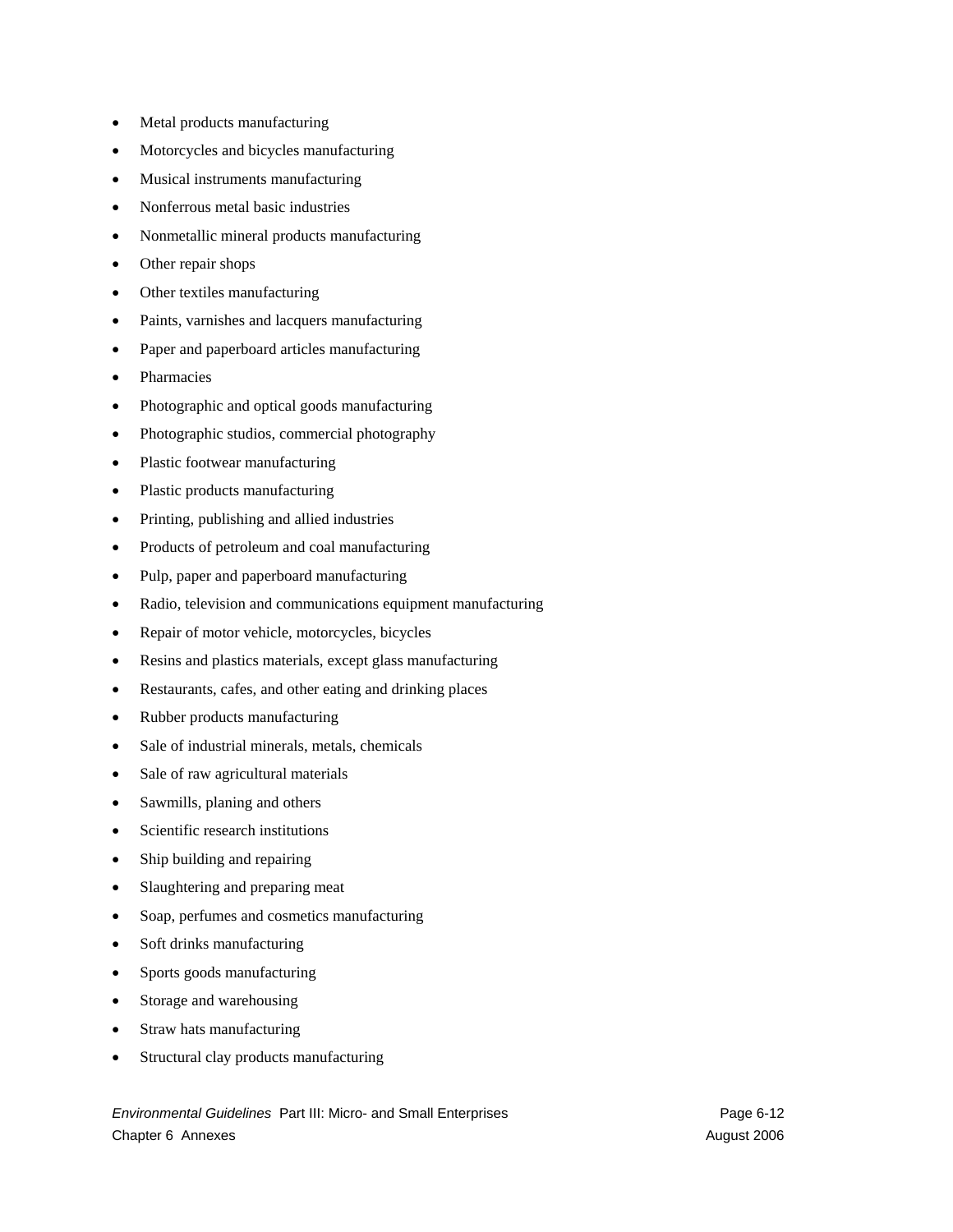- Structural metal products manufacturing
- Tanning and dressing of leather
- Textiles, except straw hats manufacturing
- Textiles (spinning, weaving, and finishing textiles, including bleaching and dyeing)
- Transport equipment manufacturing
- Various food products manufacturing
- Vegetable and animal oils and fats manufacturing
- Veterinary medications manufacturing
- Wood and cork products manufacturing
- Wooden and cork containers manufacturing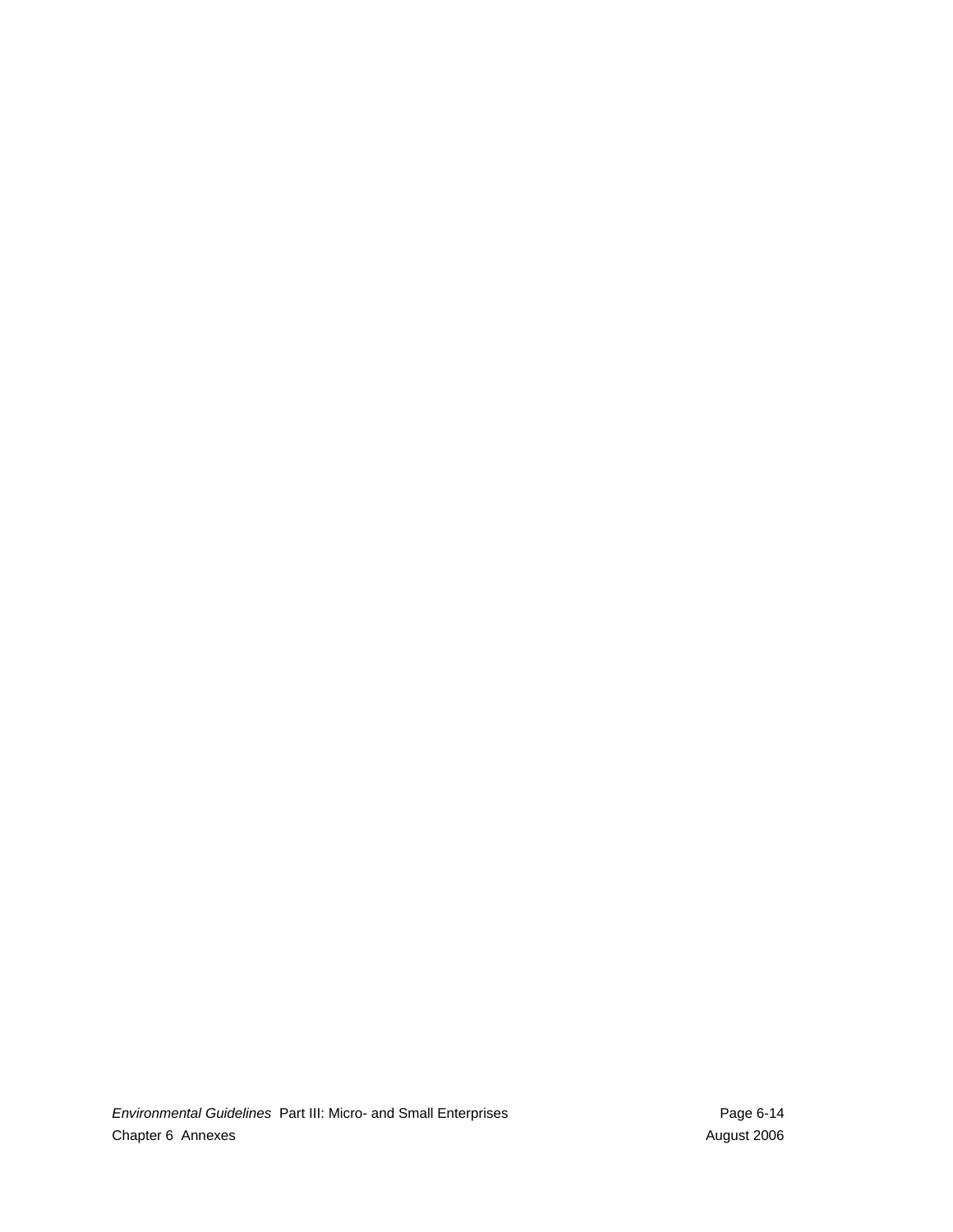## **Annex C: Sample Screening Form for Individual MSE Loans<sup>3</sup>**

Annexes A and B present program- and sector-level tools for evaluating whether an activity might be potentially environmentally damaging. This appendix presents a sample screening/application form that credit institutions could use to evaluate individual loans—perhaps only for those MSEs that have been pre-screened as belonging to sectors potentially having adverse impacts. This form could be adapted for use by BDS providers in reviewing potential environmental impacts of their clients.

An individual screening form can help organizations consider several variables, including the nature of proposed activities, their magnitude, scale, location, duration and extent of impact, and the environmental context. For example, it is important to understand what particular locational impacts each individual MSE will have. As mentioned above, even an MSE with a small impact may exacerbate an existing problem by locating in an already sensitive area or by concentrating with other MSEs.

Having initial screening criteria of this kind will help MSE credit organizations be efficient in applying environmental guidelines to their operations. For example, for those enterprises with no adverse impact, no further environmental review is necessary. Perhaps even certain enterprises with adverse impacts might be allowed a "fast track" if they can demonstrate they will put in place certain pre-specified mitigation measures. This overall pre-assessment effort can also help minimize the costs of incorporating environmental concerns into the smallest projects.

While all MSEs should be screened in some fashion, the form below is illustrative. Its final contents and use should be refined and jointly determined among the affected partners—including USAID program officers, business development services (BDS) and credit providers, other technical partners and host country agencies. In addition, credit officers should be properly trained to assist identifying and understanding potential adverse environmental impacts.

Number: Environmental classification:<sup>4</sup>

Financial entity:

Name of credit officer:

Place and date of processing:

Is this category of MSE, in general, expected to have potential adverse impacts?

\_\_\_\_\_\_\_\_\_\_\_\_\_\_\_\_\_\_\_\_\_\_\_\_\_\_\_\_\_\_\_\_\_\_\_\_\_\_\_\_\_\_\_\_\_\_\_\_\_\_\_\_\_\_\_\_\_\_\_\_\_\_

-

<sup>3</sup> *quoted/adapted from IADB 1997*

<sup>&</sup>lt;sup>4</sup> I.e., based on potential to have adverse environmental impacts.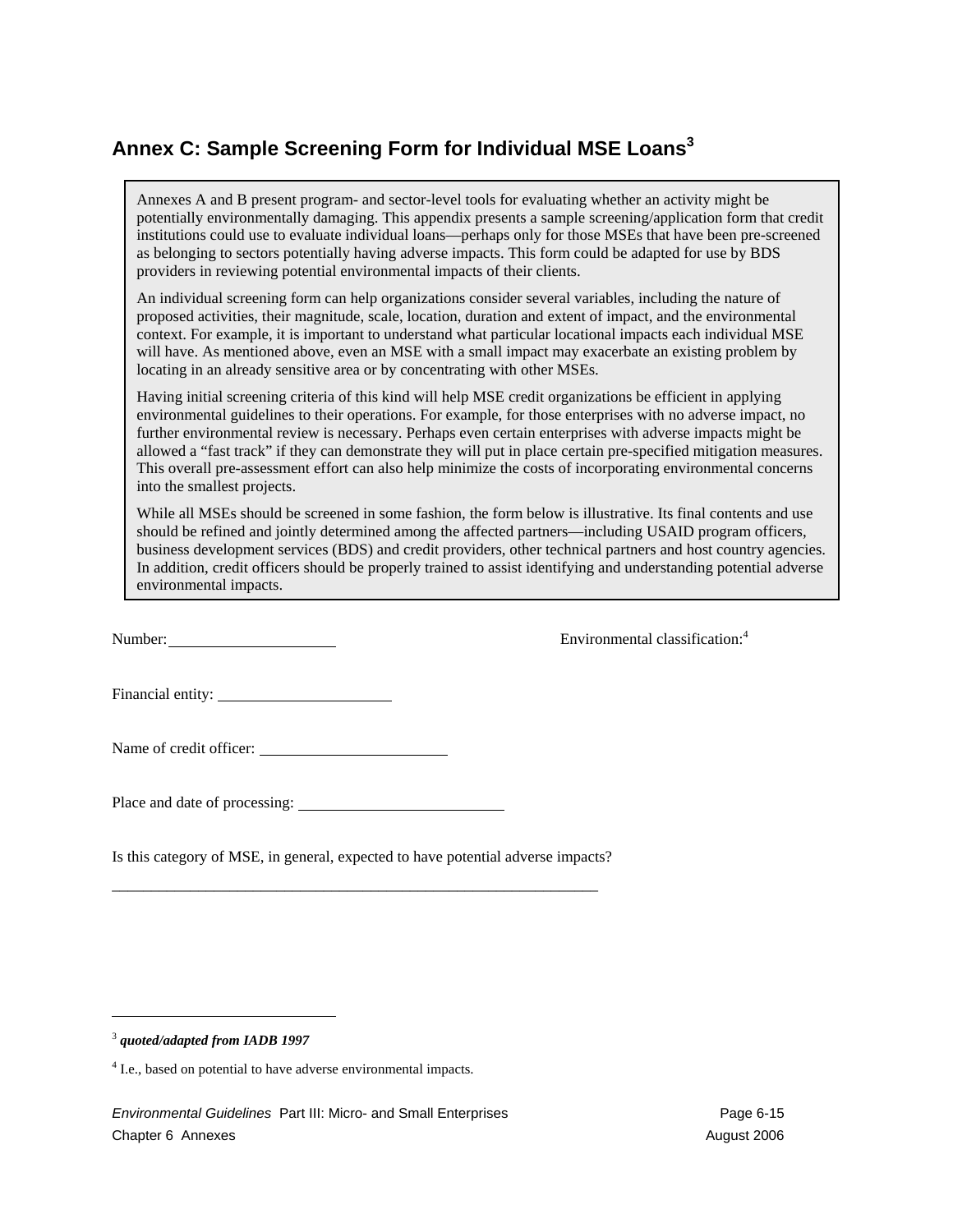#### **A. GENERAL INFORMATION**

- 1. Name of enterprise & owner/operator
- 2. Address
- 3. Activity
- 4. Location of the enterprise (lot, settlement, town, district, province, etc.)
- 5. Area: (a) rural (b) urban (c) semirural
- 6. Zone: (a) industrial (b) residential (c) commercial

#### **B. GENERAL DESCRIPTION OF THE ENTERPRISE**

- 7. Number of employees (including family members)
- 8. Use of the premises: (a) workshop-house (b) workshop-store (c) workshop only
- 9. Products manufactured in order of importance
- 10. Services provided for clients
- 11. Machinery and equipment used (number of units, types, age in years)
- 12. The company performs the following activities: gluing, painting, polishing, dying, stamping, smelting, welding, applying lead, type setting, diluting acids, tanning, washing, rinsing, galvanizing, etc. (mark the activity)

#### **C. POSSIBLE IMPACTS ON PERSONNEL AND FAMILY**

- 13. What raw materials and other inputs are used (glues, solvents, catalysts, preservatives, etc.)? What quantities are used each month?
- 14. Do you know if any of the products used contain toxic substances? If so, what are the products and the toxic substances they contain?
- 15. Are combustibles kept out of the sun?
- 16. What other precautions do you usually take at your workplace to prevent injury to health?
- 17. Do your employees use protective gear (mark the equipment used)? (a) masks (b) goggles (c) earplugs (d) hard hats (e) gloves (f) protective clothing (g) respirators (h) boots
- 18. Do you have first aid equipment? Yes ( ) No ( )
- 19. Who knows how to use the first aid equipment?
- 20. Do you have a properly charged fire extinguisher? Yes ( ) No ( )
- 21. Do you and your employees know how to use it? Yes ( ) No ( )
- 22. If you use substances that could be harmful to health do you keep them in a safe place out of the reach of children? Yes ( ) No ( ) Do not use ( )

#### **D. IMPACT ON WATER RESOURCES**

- 23. Is there potential for contaminating ground water with oil or chemical spills from your operations?
- 24. Could your operation result in degradation or contamination of ground or surface water?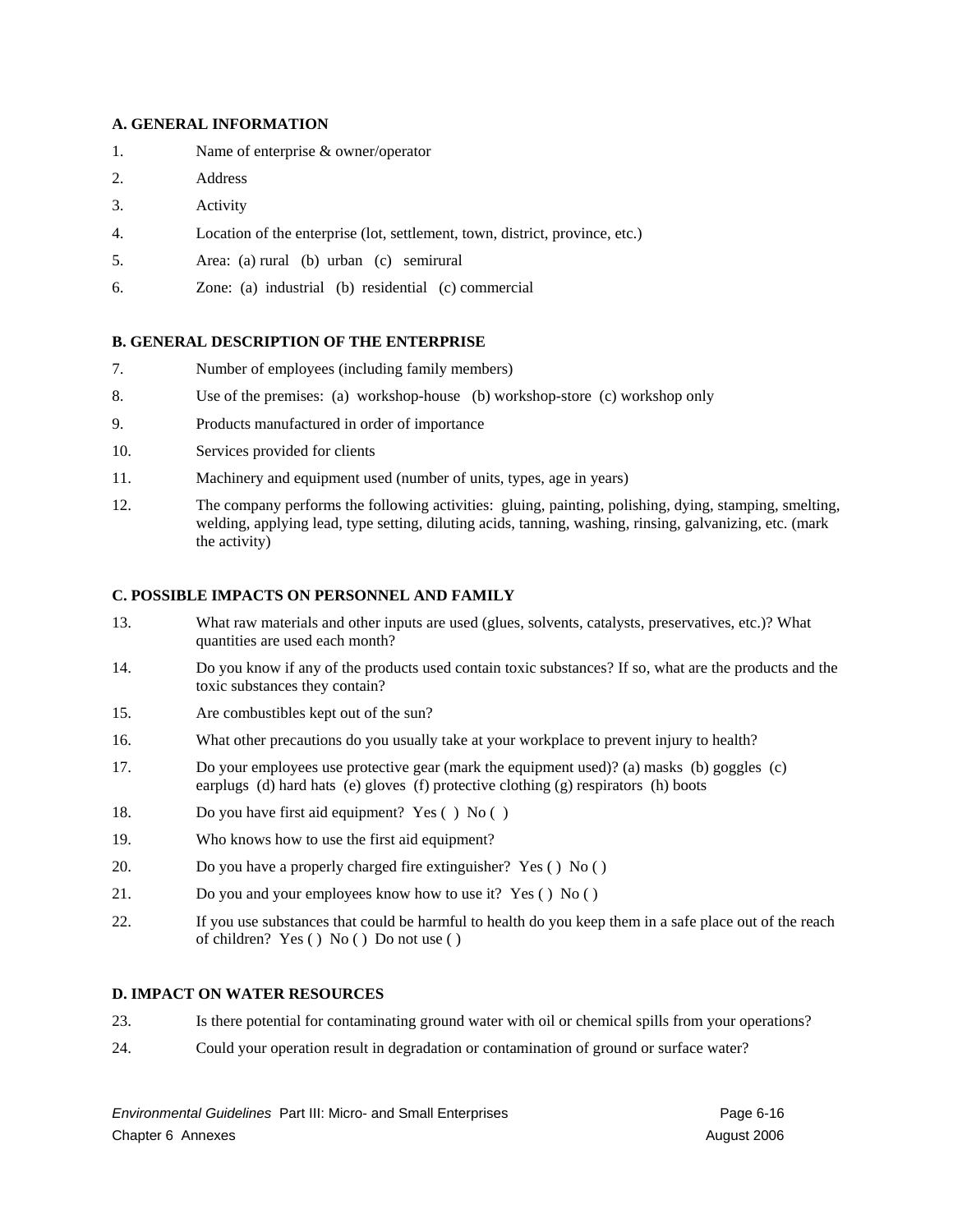- 25. Does your used water contain contaminating substances? Please list them (none, alkalies, acids, coloring agents, oils, poisonous substances, etc.)
- 26. How do you dispose of your liquid waste (acids, oils, toxic substances, etc.)?
	- a. Pour it untreated down the drain
	- b. Treat it prior to pouring them down the drain
	- c. Dump it in the ground
	- d. Place it in the garbage in sealed containers
	- e. Reuse it
	- f. Sell it or give it away for recycling
- 27. If you have a system for the treatment of liquid waste or used water, please describe it.
- 28. Where do you dispose of waste? (a) down the drain (b) in a ditch or river
- 29. Do you create areas of standing water?

#### **E. POSSIBLE IMPACT ON CONSUMERS**

- 30. Do the products you make contain any toxic substance that could pose a risk to consumer health? If so, have you affixed a warning to the packaging? Have you posted warning notices in your premises?
- 31. Are your inputs, products, or processes registered with the competent authorities (e.g. health permit, permits for certain substances)? Please list them.

#### **F. POSSIBLE LOCAL NOISE, AIR AND SOIL IMPACTS**

- 32. Is there housing nearby? Yes () No ()
- 33. Do you produce noise that disturbs your neighbors? Yes ( ) No ( )
- 34. Do you have a noise-reduction system?
- 35. Does your operation produce gas or foul odors that affect neighbors? If so, do you use any system to attenuate them? Please describe.
- 36. Do you work during the night? Yes ( ) No ( )
- 37. Do you have trash collection? Yes ( ) No ( )
- 38 If not, how do you dispose of your trash? (a) burn it (b) dump it (c) bury it (d) dump it in a river
- 39. Does your trash contain chemical waste? Yes ( ) No ( )
- 40. Do you reuse or sell any of your scrap or waste? Yes ( ) No ( )
- 41. Could your operation result in degradation or contamination of soils? Yes ( ) No ( )

#### **G. CLEANER PRODUCTION REVIEW**

- 42. Do you follow standard "good housekeeping" procedures that reduce waste, minimize accidents, and reduce costs? Yes ( ) No ( )
- 43. Have you assessed your facility for cleaner production possibilities? Yes ( ) No ( )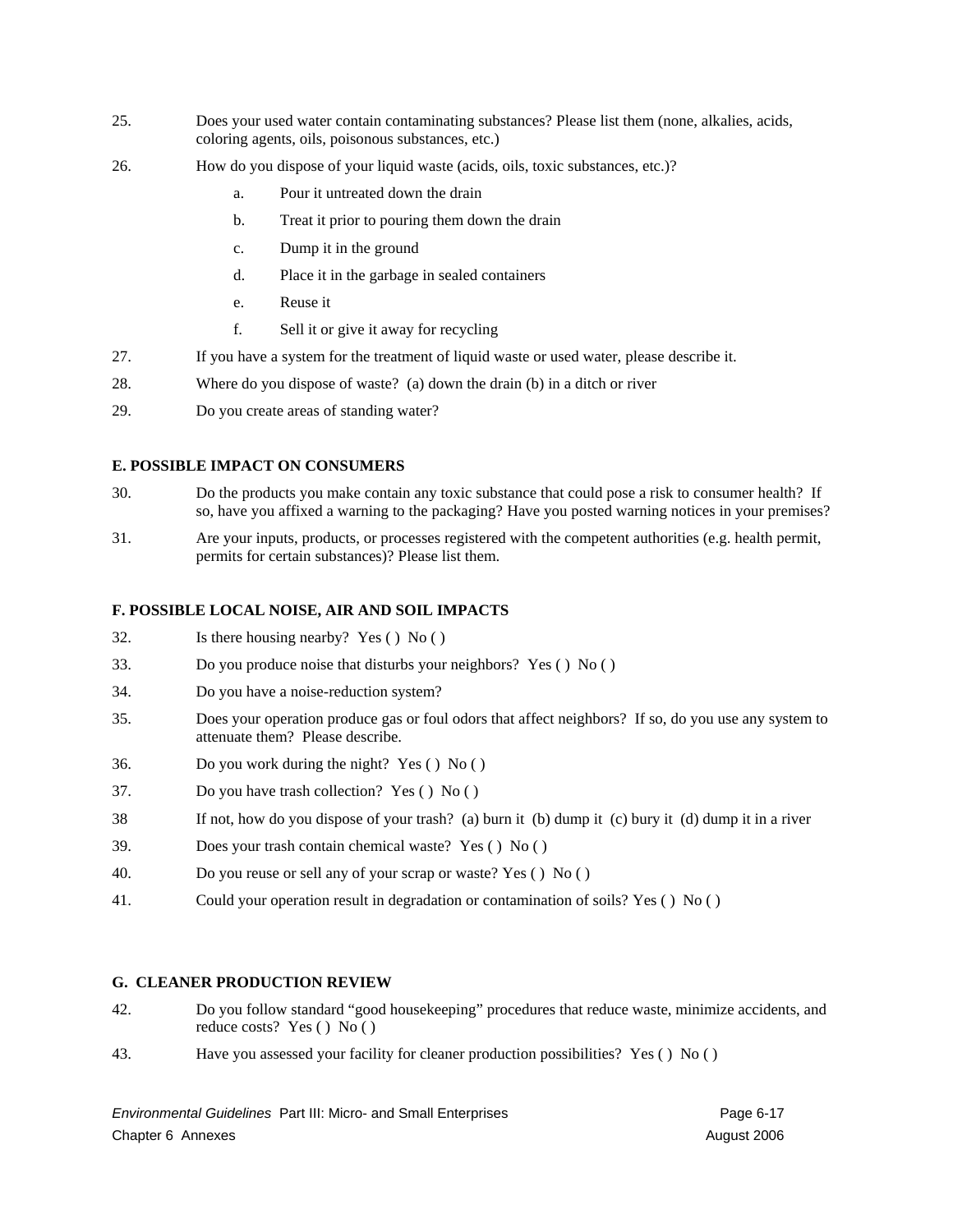- 44. Are you aware of the cost of waste produced by your operations, and the potential cost savings of reducing the waste? Yes ( ) No ( )
- 45. Is your enterprise using substantial amounts of resources that are becoming less and less available, and more and more expensive (e.g., clean water, fuelwood, etc.)? Yes ( ) No ( )

### **H. SUBSECTOR-SPECIFIC QUESTIONS**

46. [Entrepreneurs should respond to any subsector-specific questions at this point. (See cleaner production subsector fact sheets for examples, and customize this questionnaire accordingly.)]

#### **I. COLLECTIVE IMPACTS**

- 47. Are there other facilities in the nearby community that are also polluting the air, water or soil? Yes ( )  $No()$
- 48. Are there other facilities that are depleting resources important to the long-term sustainability of your business (e.g., clean water, fuelwood, etc.)? Yes ( ) No ( )

### **I. ADDITIONAL INFORMATION OR COMMENTS**

I formally declare the above information to be true.

*(Signature of the microentrepreneur)*

COMMENTS BY THE CREDIT PROVIDER:

COMMENTS BY THE ICI: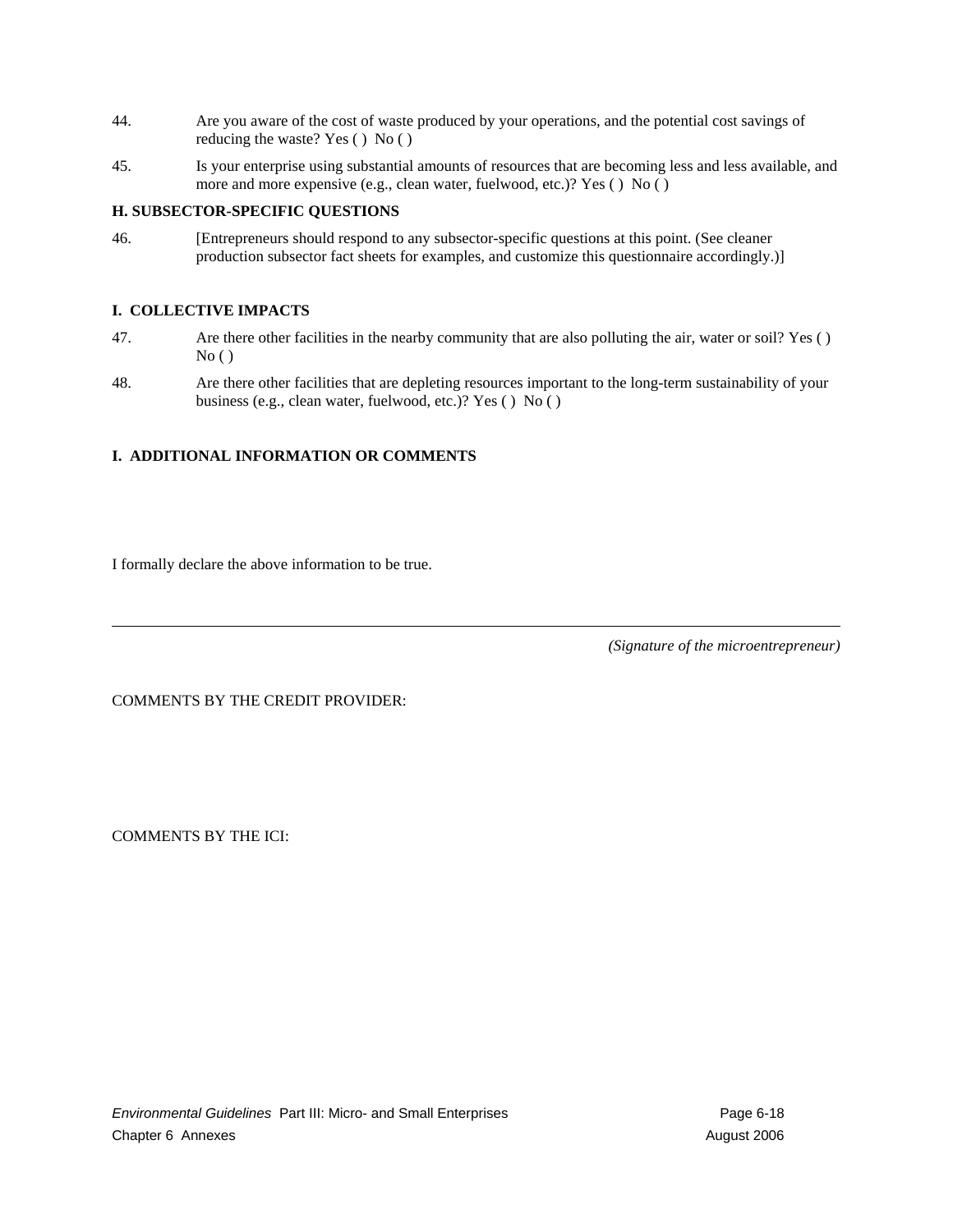## **Annex D: Sample Environmental Commitment Statement for MSEs<sup>5</sup>**

When providing loans, MSE credit organizations may wish to obtain formal written commitments from MSEs to follow good environmental practices and to address the most adverse impacts. To that end, support and credit organizations should ensure that MSEs follow both general environmental guidelines and sectorspecific guidelines. This appendix offers a sample form that MSEs could sign to commit to environmental mitigation measures, required in order to receive a loan.

The form is illustrative, with its final contents to be refined and jointly determined among the affected partners—potentially including USAID program officers, BDS and credit providers, technical partners, MSEs, community members and host country agencies.

I have been informed about the importance of environmental protection in protecting the health and economic interests of my enterprise, my workers, and community. I understand that there may exist many cleaner production opportunities that offer me the chance to improve my environmental performance and to save money.

I, undertake to carry out my business in a way that avoids, reduces, and compensates for damage to nature, public services, or the well-being of the individuals who work with me and who live in the vicinity, by continuing with or taking the following actions:

*(Mark the applicable actions with an X)*

| a.          | Reduce the amount of waste by improving the production process or recycling. Specific opportunities are<br>described below.                                       |     |  |
|-------------|-------------------------------------------------------------------------------------------------------------------------------------------------------------------|-----|--|
| b.          | Take the necessary precautions in waste disposal; not dump liquid or solid waste that could potentially<br>harm human health in public places (sewers or rivers). |     |  |
| $C_{\star}$ | Avoid, reduce, or control processes that pollute the air and not burn waste in the open.                                                                          |     |  |
| d.          | Take the steps required to protect my own health and that of my employees and neighbors.                                                                          | ( ) |  |
| e.          | Comply with municipal regulations on environmental protection, health, and hygiene.                                                                               |     |  |
| f.          | Comply with the pertinent government regulations.                                                                                                                 |     |  |

I will undertake, wherever possible, to implement the following specific measures as soon as possible:

*(List the measures recommended for the specific MSE activity.)* 

 $\overline{\phantom{a}}$ 

<sup>&</sup>lt;sup>5</sup> Quoted/adapted from IADB 1997.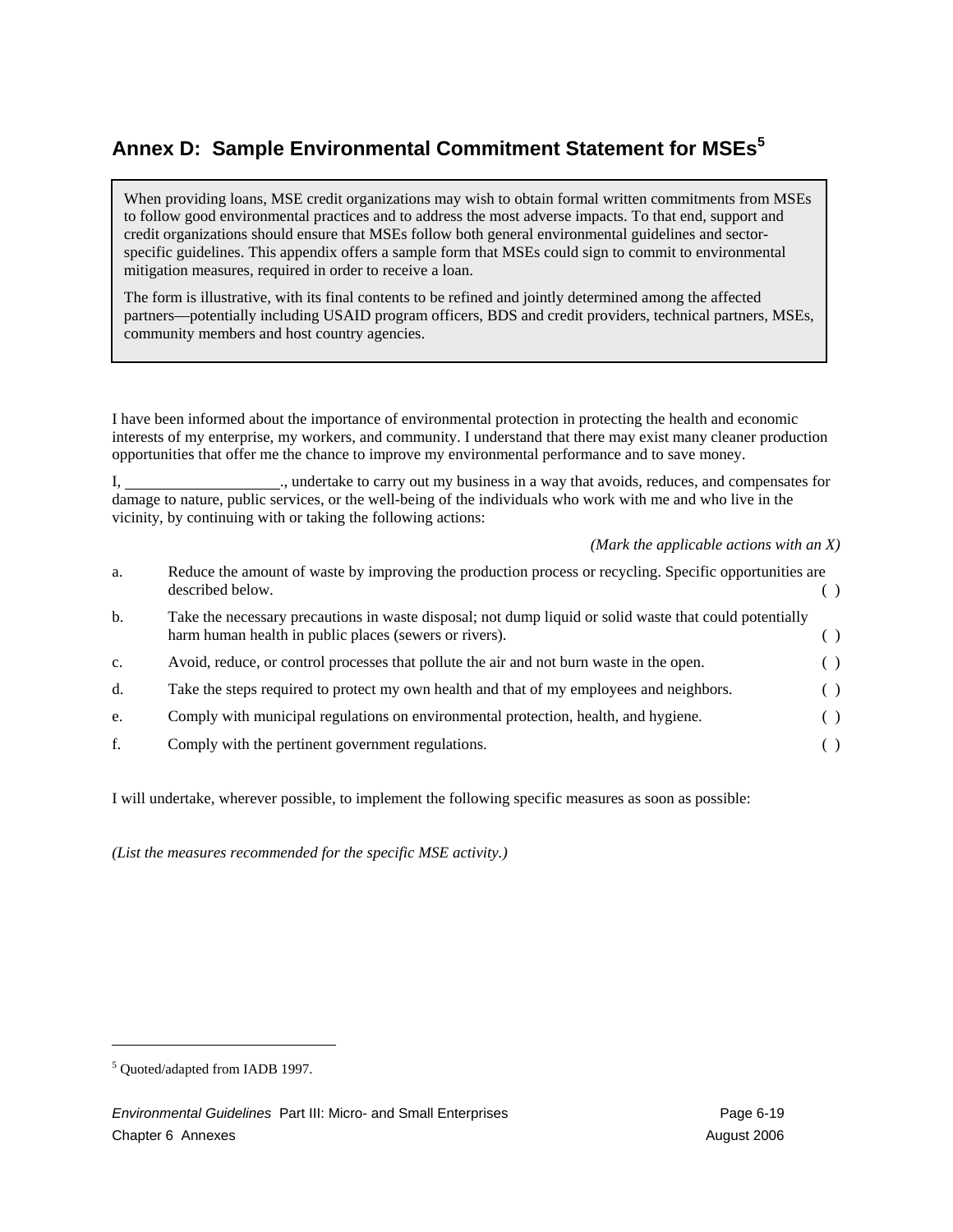I agree that the entity granting me the loan or its agent may make a visit to evaluate whether the above commitments have been met, and that I may only obtain a new loan if, in addition to complying with the specific financial conditions, I also comply with my environmental commitments.

l

Date Signature Signature Signature Signature Signature Signature Signature Signature Signature Signature Signature Signature Signature Signature Signature Signature Signature Signature Signature Signature Signature Signatu

Approved by the Lender

 $\overline{a}$ 

Date Signature Signature Signature Signature Signature Signature Signature Signature Signature Signature Signature Signature Signature Signature Signature Signature Signature Signature Signature Signature Signature Signatu

Approved by the ICI

 $\overline{a}$ 

Date Signature Signature Signature Signature Signature Signature Signature Signature Signature Signature Signature Signature Signature Signature Signature Signature Signature Signature Signature Signature Signature Signatu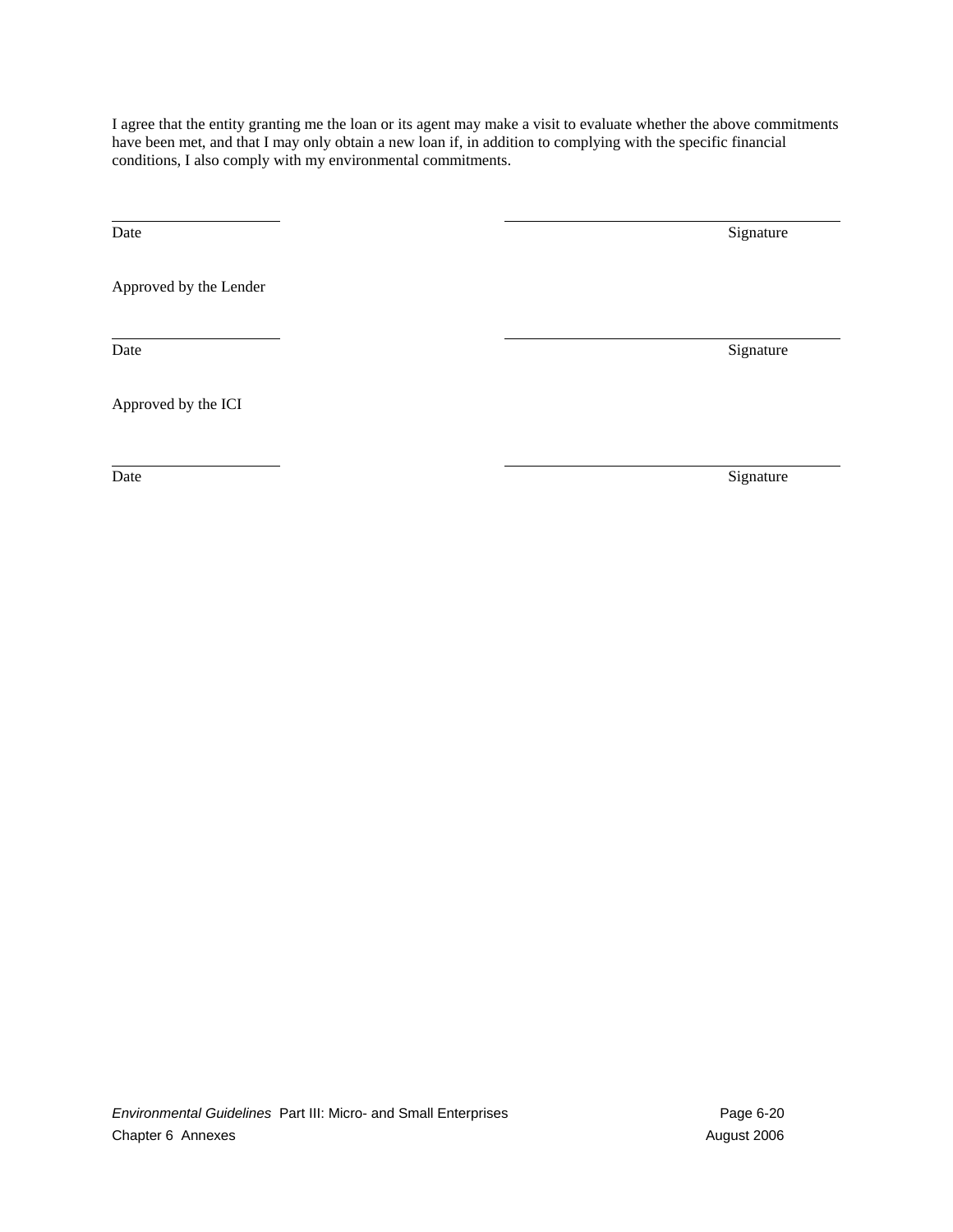## **Annex E: Sample Terms of Reference for Specialized Consultants<sup>6</sup>**

Credit and business development services (BDS) organizations may wish to partner with specialized consultants or technical organizations to provide staff with environmental training and/or to train clients in proper environmental procedures or cleaner production. Partners might also help develop customized environmental review tools, oversee implementation of mitigation measures by MSEs, and conduct environmental evaluations of clients.

Credit and BDS organizations may already be partnering with other experts to provide high-quality services to clients, making this a relatively easy add-on.

The document that follows is one that an intermediate credit institution (ICI) might use to contract with a consultant for environmental services. This sample is illustrative and may not reflect all contract solicitation requirements faced by PVOs. Its final contents should be refined and jointly determined among the affected partners—including USAID program officers, BDS and credit providers, technical partners/consultants and host country agencies.

## *A. Functions*

Responsibilities of the consultant to the ICI will be:

- 1. With the ICI, preparing a classification of microentrepreneurial activities eligible for financing under lending programs, based on a detailed analysis of their environmental impact, as follows: category I, activities that do not have an adverse impact on the environment; and category II, activities that could potentially have adverse impacts.
- 2. Prepare an information booklet on MSEs and the environment in critical subsectors that receive loans from the ICI's satellite institutions. The information should be designed for use by non-technical people, and offer an understanding of critical adverse impacts and potential mitigation strategies.
- 3. Recommend environmental procedures for direct lenders, including the content of the environmental commitment statements for granting subloans in category II.
- 4. Prepare short general training programs for credit staff working on all microentrepreneurial activities, in addition to specific programs for category II activities, describing for the latter potential adverse environmental impacts and concrete measures to eliminate or mitigate them. Prepare such programs in cooperation with environmental protection, industrial safety, hygiene, and occupational health authorities in (name of country) and with agencies/NGOs/consultants that provide support for the microentrepreneurial sector so that the latter can incorporate the programs into their regular training activities for microentrepreneurs. Programs should focus on cleaner production mitigation opportunities.
- 5. Advise the ICI on the design and implementation of procedures and criteria for monitoring and evaluating the environmental impact of microentrepreneurial activities that could be financed under the program. Assist the ICI in defining procedures for the selection of statistically significant random samples of the microentrepreneurial activities financed under the program in order to evaluate compliance with environmental impact mitigation measures and make any necessary adjustments.
- 6. Submit progress and final reports.

-

<sup>6</sup> Quoted/adapted from IADB 1997.